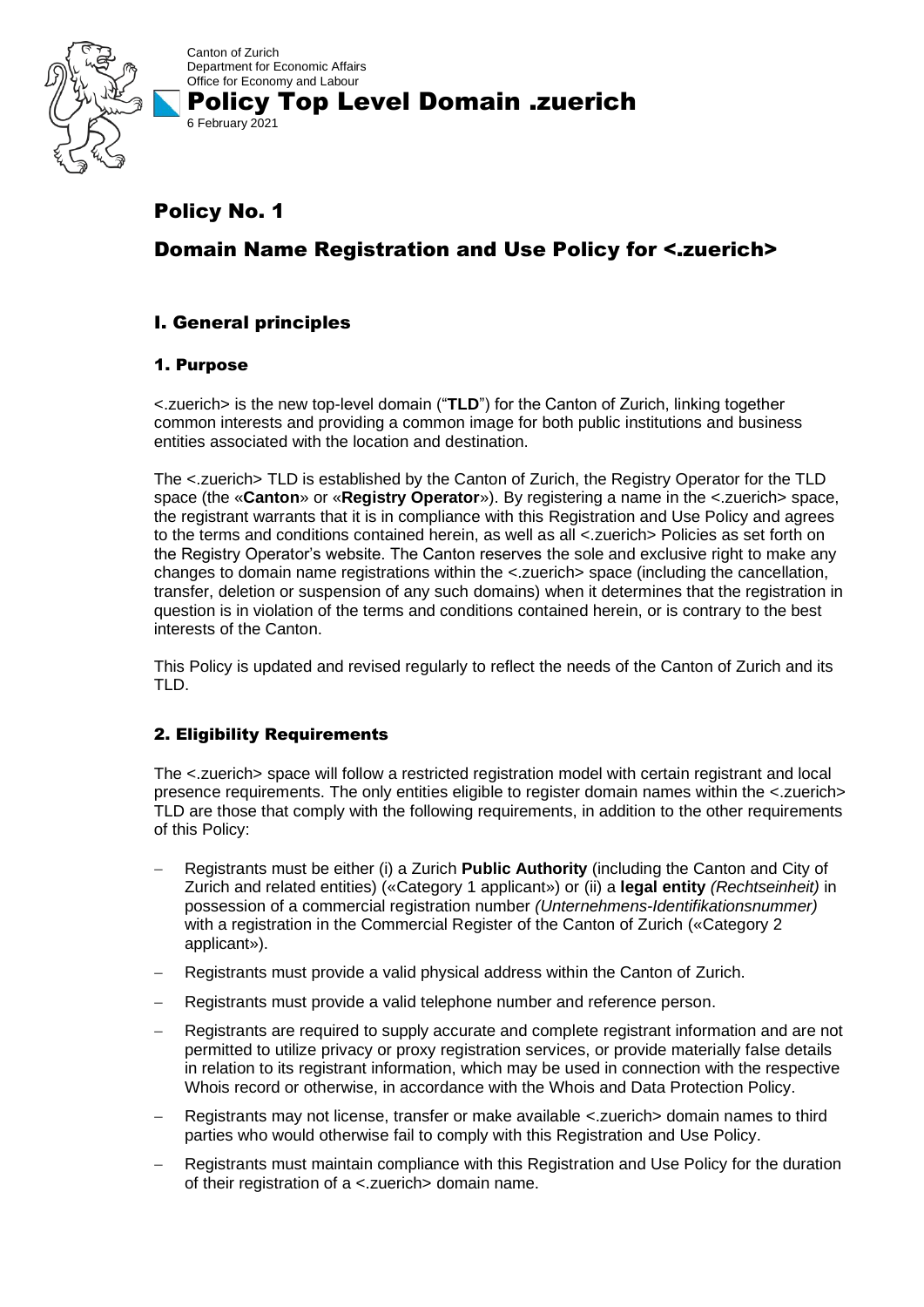## II. Domain Allocation Rules

## 1. String Requirements

The Registry Operator, via Registry Service Provider, will not accept a registration unless the applied-for domain name meets the applicable requirements as defined under the Registry Agreement, Specification 6, including the following technical and syntax requirements. The Domain Name Label must:

- − consist exclusively of the letters A-Z, the numbers 0-9, the special characters ä, ö, ü, or hyphens;
- not exceed 63 characters;
- − contain at least one character or number;
- not contain hyphens in the third and fourth position, except if they represent valid internationalized domain names in their ASCII encoding, namely where two consecutive hyphens (-) are used in the 3rd and 4th positions, when preceded by «xn» and followed by a label that corresponds with an IDN containing characters referred to above; and
- not include a string appearing on the «Block List», which is updated from time to time and made available on the Registry website.

## 2. Reserved Names

The Registry Operator may reserve, and not allow the Registration of any labels, which appear or are referenced by the Schedule of Reserved Names set forth in Specification 5 of the Registry Agreement.

However, the Canton may propose the release of any reservations, in compliance with applicable processes established by or in accordance with ICANN policies or procedures (if applicable).

## 3. Name Collisions

If any <.zuerich> domain name is identified by ICANN as a potential name collision risk (pursuant to the Registry Operator's rights and responsibilities under the Registry Agreement, Specification 6, § 6), the Registry Operator reserves the right to take all necessary and proper steps to resolve the conflict, including the blocking of any affected domain name.

## 4. Provisions for future development

Registration of certain types of domain names may be restricted to protect a particular part of the name space for future development of predictive addressing schemes.

## III. Registration period, pricing, and renewals

A <.zuerich> domain name may be registered for a period of one to ten years, and thereafter renewed at the end of each registration period for additional one-year periods, subject to the current terms and conditions offered by the concerned Registrar.

The availability and pricing of a <.zuerich> domain name both prior to and during general availability is subject to the discretion of the Registry Operator in accordance with this Registration and Use Policy, and any other rights and obligations of the Registry operation as detailed in relevant agreements and under applicable law.